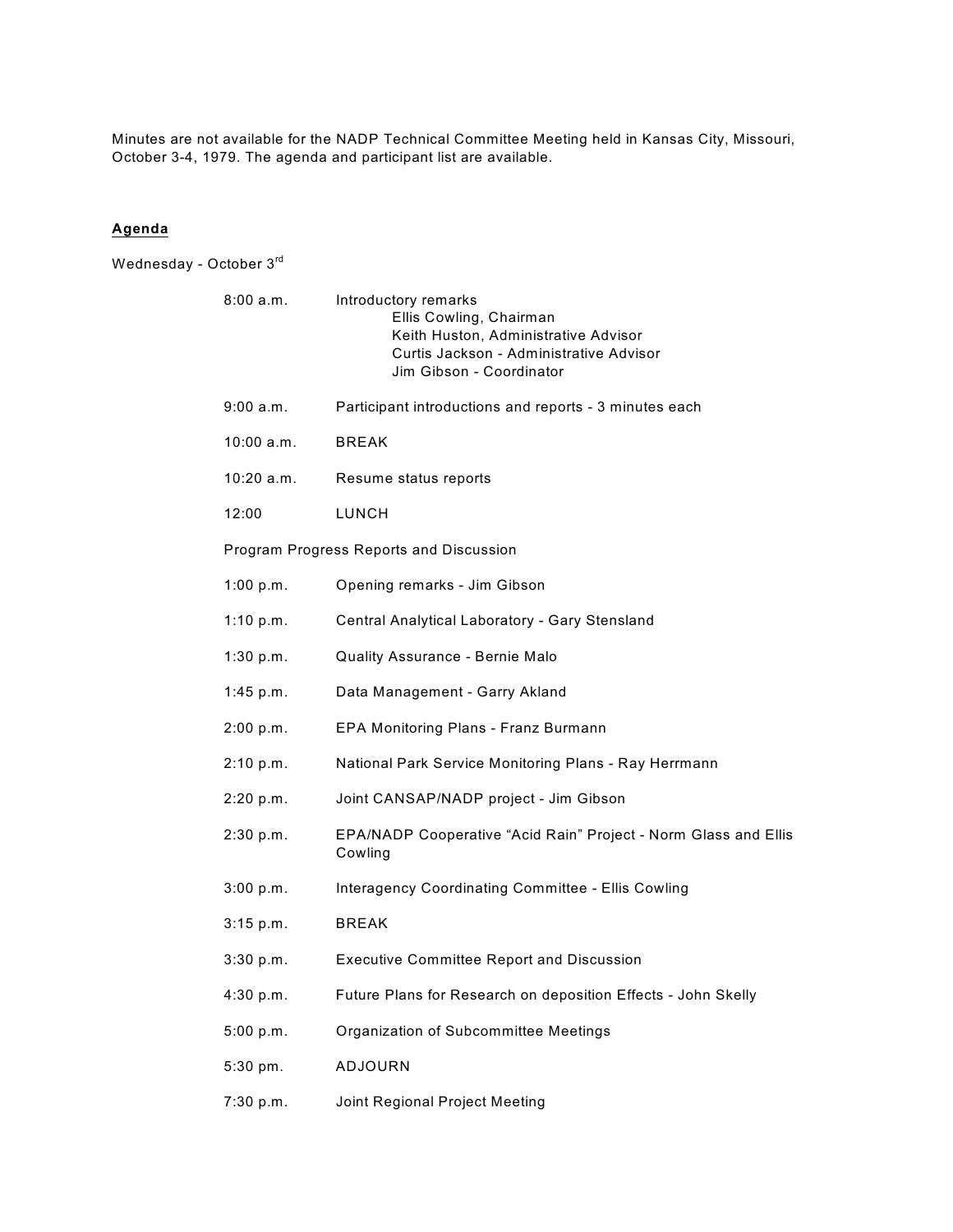| NC-141 - North Central Regional Project on Atmospheric |                                                        |  |
|--------------------------------------------------------|--------------------------------------------------------|--|
|                                                        | Deposition                                             |  |
|                                                        | NC-94 - Climate Resources of the North Central Region  |  |
|                                                        | NE-48 - The Dynamics and Energetics of the Soil-Plant- |  |
|                                                        | Atmosphere Continuum                                   |  |
|                                                        | NE-95 - Phenology, Weather and Crop Yields             |  |
|                                                        | W -I48 - Climatic and Phenological Models for Resource |  |
|                                                        | Planning                                               |  |

Subcommittee Meetings - to be arranged if time is available

# Thursday - October 4<sup>th</sup>

| 8:00 a.m.    | Subcommittee Meetings                               |
|--------------|-----------------------------------------------------|
| 10:00 a.m.   | <b>BREAK</b>                                        |
| $10:15$ a.m. | <b>Continue Subcommittee Meetings</b>               |
| 11:00 a.m.   | Subcommittee Meeting Reports and Discussion         |
| 12:00        | LUNCH                                               |
| 1:00 p.m.    | <b>Continue Subcommittee Reports and Discussion</b> |
| 3:00 p.m.    | ADJOURN                                             |